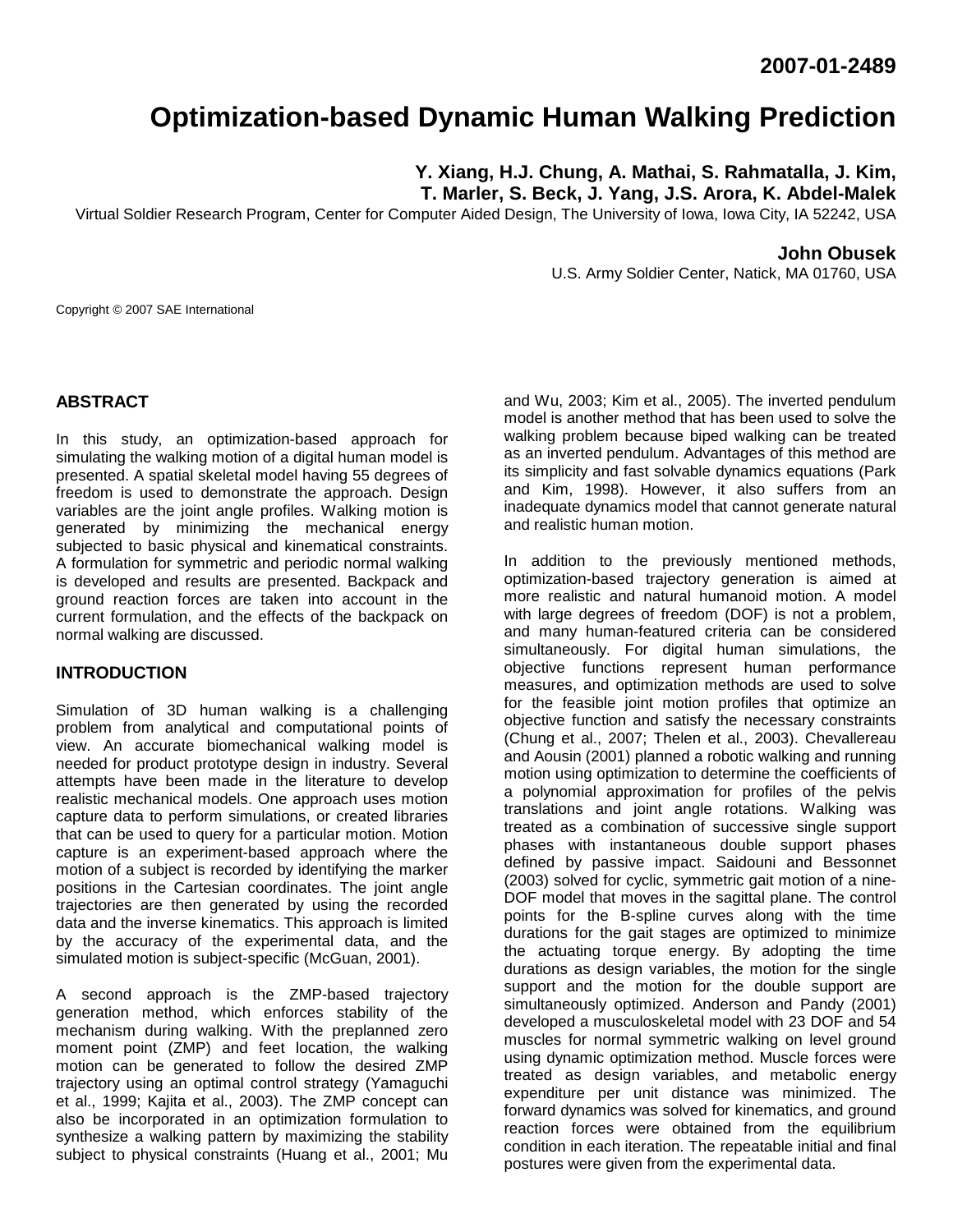In the present work, an optimization-based predictive formulation based on the physics of motion (the dynamics of the motion) is developed; it relies on a few experimental data or not at all. Instead an objective function and appropriate constraints are defined to simulate natural human walking motion. This is called the predictive dynamics approach. The digital human model consists of 55 DOF, where a DOF characterizes a jointed pair of links in the kinematics sense, where various links of the body are assumed to be connected by revolute joints. Six DOF represent global translation and rotation and the other 49 represent the kinematics of the body. The resultant action of all the muscles at a joint is represented by the torque for each degree of freedom. The torques and angles at a joint are treated as unknowns in the optimization problem. The cubic Bspline interpolation is used for time discretization, and the well-established robotic formulation of the Denavit-Hartenberg method is used for kinematic analysis of the mechanical system. The recursive Lagrangian formulation is used to develop the equations of motion and was chosen because of its known computational efficiency. The approach is also suitable for evaluation of the gradients in closed form that are needed in the optimization process. The problem is formulated as a nonlinear optimization problem. A unique feature of the formulation, perhaps the most significant of this method, is that the equations of motion are not integrated explicitly. They are imposed simply as equality constraints in the optimization process, thus enforcing the laws of physics. A program based on a sequential quadratic programming approach is used to solve the nonlinear optimization problem. The control points for the joint angle profiles are treated as design variables. For the performance measure, the mechanical energy that is represented as the integral of the sum of the squares of all the joint torques is minimized. The dynamic stability is achieved by satisfying the ZMP constraint throughout the walking motion. The solution is simulated in the Santos<sup>TM</sup> environment and the results are validated and verified by examining two of the six standard determinants from experiments that characterize normal walking. In addition to the normal walking case, other cases that simulate walking with a shoulder backpack of varying loads are also addressed and the results are demonstrated.

## **SPATIAL HUMAN SKELETAL MODEL**

The kinematics of the spatial human skeletal model of the current work is based on the Denavit-Hartenberg method.

#### DENAVIT-HARTENBERG METHOD

The kinematics relation of a spatial human model is represented by the Denavit-Hartenberg (DH) method, in which  $4 \times 4$  homogeneous transformation matrices relate two adjacent coordinate systems (Denavit and Hartenberg, 1955). The DH transformation matrix includes rotation and translation and is a function of four parameters:  $\theta_i$ ,  $d_i$ ,  $\alpha_i$ , and  $a_i$ , as shown in Equation (1).

$$
{}^{i-1}\mathbf{T}_i = \begin{bmatrix} \cos\theta_i & -\cos\alpha_i\sin\theta_i & \sin\alpha_i\sin\theta_i & a_i\cos\theta_i \\ \sin\theta_i & \cos\alpha_i\cos\theta_i & -\sin\alpha_i\cos\theta_i & a_i\sin\theta_i \\ 0 & \sin\alpha_i & \cos\alpha_i & d_i \\ 0 & 0 & 0 & 1 \end{bmatrix} (1)
$$

In order to obtain a systematic representation of a serial kinematics chain,  $q \in R^n$  is defined as the vector of ngeneralized coordinates, the joint angles. The position vector of a point of interest in the Cartesian space can be written in terms of the joint variables as  $\mathbf{X} = \mathbf{X}(\mathbf{q})$ . In this form, the augmented  $4\times1$  vectors  ${}^{0}\mathbf{r}_n$  and  $\mathbf{r}_n$  are defined using the global Cartesian vector  $X(q)$  and the local Cartesian vector **X***<sup>n</sup>* as:

$$
{}^{0}\mathbf{r}_{n} = \begin{bmatrix} \mathbf{X}(\mathbf{q}) \\ 1 \end{bmatrix}; \quad \mathbf{r}_{n} = \begin{bmatrix} \mathbf{X}_{n} \\ 1 \end{bmatrix}
$$
 (2)

where  $\mathbf{X}_n$  is the position of a point with respect to the  $n^\text{th}$ coordinate system. Using these vectors,  ${}^{0}$ r<sub>*n*</sub> can be related to **r***<sup>n</sup>* as follows:

$$
{}^{0}\mathbf{r}_{n} = {}^{0}\mathbf{T}_{n}(\mathbf{q}) \mathbf{r}_{n} \tag{3}
$$

where

$$
{}^{0}\mathbf{T}_{n}\left(\mathbf{q}\right)=\prod_{i=1}^{n} {}^{i-1}\mathbf{T}_{i}={}^{0}\mathbf{T}_{1}\left(q_{1}\right){}^{1}\mathbf{T}_{2}\left(q_{2}\right)\cdots {}^{n-1}\mathbf{T}_{n}\left(q_{n}\right) \qquad \textbf{(4)}
$$

#### 55-DOF WHOLE-BODY MODEL

A spatial digital human skeletal model with 55 DOF, as shown in Figure 1, is considered in this work. The model consists of six physical branches and one virtual branch. The physical branches include the right leg, the left leg, the spine, the right arm, the left arm, and the head. In these branches, the right leg, the left leg, and the spine start from the pelvis, while the right arm, left arm, and head start from the ending joint of the spine ( $z_{30}$ ,  $z_{31}$ ,  $z_{32}$ ). The virtual branch contains six global DOFs, including three global translations  $(z_1, z_2, z_3)$  and three global rotations  $(z_4, z_5, z_6)$  located at the pelvis, and move the model from the origin (o-xyz) to the current pelvic position ( $z_4$ ,  $z_5$ ,  $z_6$ ).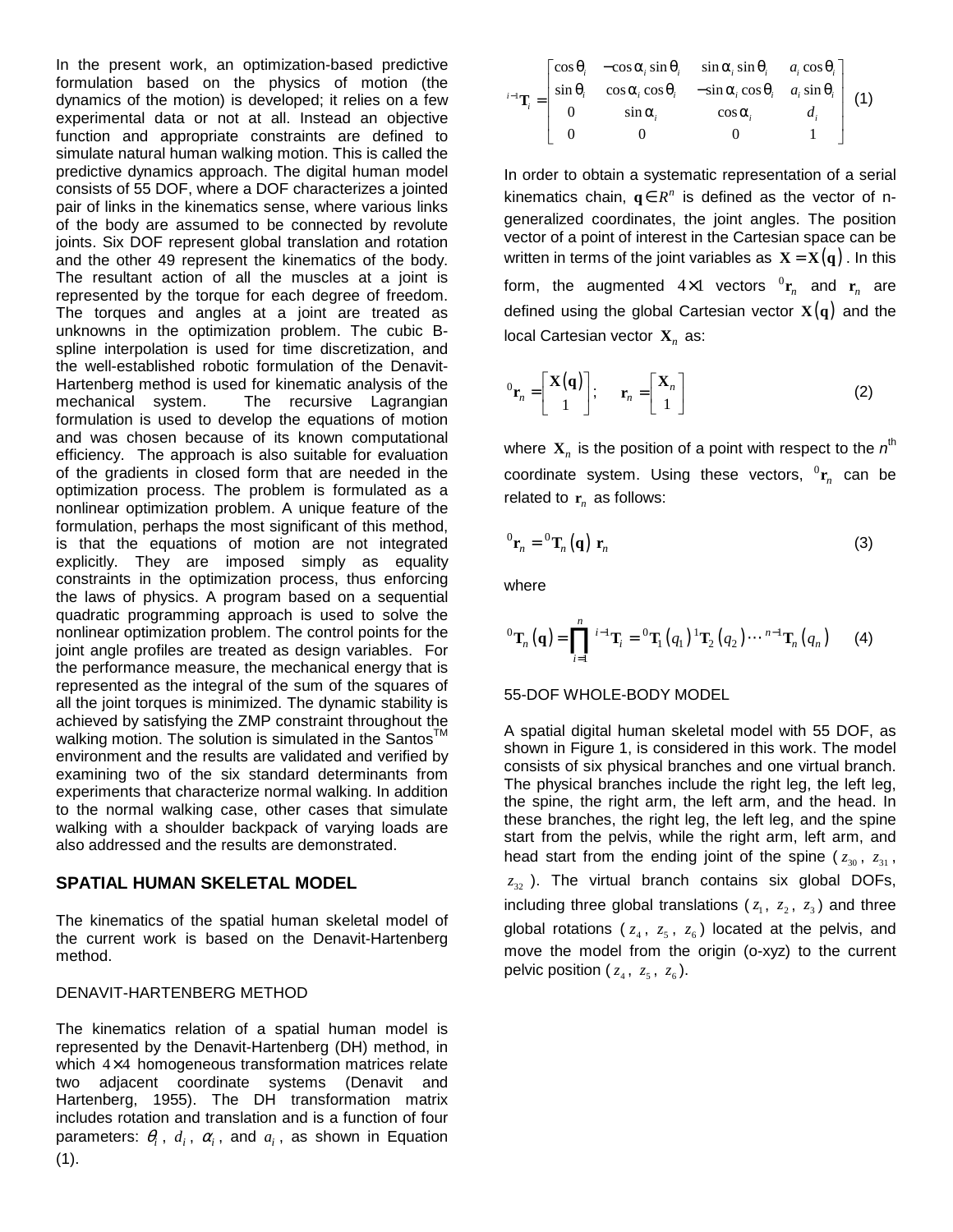

Figure 1. The 55-DOF digital human model

## **DYNAMICS MODEL**

#### FORWARD RECURSIVE KINEMATICS

In this process,  $4 \times 4$  transformation matrices  $\mathbf{A}_j$ ,  $\mathbf{B}_j$ , and **C***<sup>j</sup>* are defined to represent the recursive position, velocity, and acceleration for the  $j^{\text{th}}$  joint respectively. Given the link transformation matrix ( **T***<sup>j</sup>* ) and the kinematics state variables for each joint ( $q_j$ ,  $\dot{q}_j$ , and  $\ddot{q}_j$ ), then for  $j = 1$  to *n* we have:

$$
\mathbf{A}_{j} = \mathbf{T}_{1} \mathbf{T}_{2} \mathbf{T}_{3} \cdots \mathbf{T}_{j} = \mathbf{A}_{j-1} \mathbf{T}_{j}
$$
 (5)

$$
\mathbf{B}_{j} = \dot{\mathbf{A}}_{j} = \mathbf{B}_{j \cdot I} \mathbf{T}_{j} + \mathbf{A}_{j \cdot I} \frac{\partial \mathbf{T}_{j}}{\partial q_{j}} \dot{q}_{j}
$$
(6)

$$
\mathbf{C}_{j} = \dot{\mathbf{B}}_{j} = \ddot{\mathbf{A}}_{j} = \mathbf{C}_{j}{}_{I} \mathbf{T}_{j} + 2\mathbf{B}_{j}{}_{I} \frac{\partial \mathbf{T}_{j}}{\partial q_{j}} \dot{q}_{j} + \mathbf{A}_{j}{}_{I} \frac{\partial^{2} \mathbf{T}_{j}}{\partial q_{j}^{2}} \dot{q}_{j}^{2} + \mathbf{A}_{j}{}_{I} \frac{\partial \mathbf{T}_{j}}{\partial q_{j}} \ddot{q}_{j}
$$
\n(7)

$$
\mathbf{A}_0 = [\mathbf{I}] \text{ and } \mathbf{B}_0 = \mathbf{C}_0 = [\mathbf{0}].
$$

After obtaining all transformation matrices **A** *<sup>j</sup>* , **B***<sup>j</sup>* , and **C***j* , the global position, velocity, and acceleration of a point in the Cartesian coordinate system can be calculated using the following formulas:

$$
{}^{0}\mathbf{r}_{n} = \mathbf{A}_{n}\mathbf{r}_{n}; \qquad {}^{0}\dot{\mathbf{r}}_{n} = \mathbf{B}_{n}\mathbf{r}_{n}; \qquad {}^{0}\ddot{\mathbf{r}}_{n} = \mathbf{C}_{n}\mathbf{r}_{n} \qquad (8)
$$

where  $\mathbf{r}_n$  represents the augmented local coordinates of the point in the  $n^{\text{th}}$  coordinate system.

## BACKWARD RECURSIVE DYNAMICS

Based on forward recursive kinematics, the backward recursion for the dynamic analysis is accomplished by defining a  $4\times4$  transformation matrix  $\mathbf{D}_i$  and  $4\times1$ transformation matrices  $\mathbf{E}_i$ ,  $\mathbf{F}_i$ , and  $\mathbf{G}_i$ , as follows.

Given the mass and inertia properties of each link, the external force  $f_k^T = \begin{bmatrix} f_x & f_y & f_z & 0 \end{bmatrix}$ , and the moment  $\mathbf{h}_k^{\mathrm{T}} = \begin{bmatrix} h_x & h_y & h_z & 0 \end{bmatrix}$  for link  $k$  ( $1 \le k \le n$ ) defined in the global coordinate system, the joint actuation torques  $\tau_{i}$ for  $i = n$  to 1 are computed as follows (Toogood, 1989):

$$
\tau_i = tr[\frac{\partial \mathbf{A}_i}{\partial q_i} \mathbf{D}_i] + \mathbf{g}^{\mathrm{T}} \frac{\partial \mathbf{A}_i}{\partial q_i} \mathbf{E}_i + \mathbf{f}_k^{\mathrm{T}} \frac{\partial \mathbf{A}_i}{\partial q_i} \mathbf{F}_i + \mathbf{G}_i^{\mathrm{T}} \mathbf{A}_{i-1} \mathbf{z}_0 \tag{9}
$$

$$
\mathbf{D}_{i} = \mathbf{J}_{i} \mathbf{C}_{i}^{\mathrm{T}} + \mathbf{T}_{i+1} \mathbf{D}_{i+1}
$$
 (10)

$$
\mathbf{E}_{i} = m_{i}^{i} \mathbf{r}_{i} + \mathbf{T}_{i+1} \mathbf{E}_{i+1}
$$
 (11)

$$
\mathbf{F}_{i} = {}^{k} \mathbf{r}_{f} \delta_{ik} + \mathbf{T}_{i+1} \mathbf{F}_{i+1}
$$
 (12)

$$
\mathbf{G}_{i} = \mathbf{h}_{k} \delta_{ik} + \mathbf{G}_{i+1}
$$
 (13)

where  $\mathbf{D}_{n+1} = \mathbf{E}_{n+1} = \mathbf{F}_{n+1} = \mathbf{G}_{n+1} = [0]$ ;  $\mathbf{J}_i$  is the inertia matrix for link *i*;  $m<sub>i</sub>$  is the mass of link *i*; g is the gravity vector;  $\iota^i$ **r**<sub>i</sub> is the location of center of mass of link *i* in the local frame  $i$ ;  ${}^k$ **r**<sub> $f$ </sub> is the position of the external force in the local frame  $k$ ;  $\mathbf{z}_0 = \begin{bmatrix} 0 & 0 & 1 & 0 \end{bmatrix}^T$  , and  $\delta_{ik}$  is Kronecker delta.

The first term in the torque expression is the inertia and Coriolis torque, the second term is the torque due to gravity, the third term is the torque due to external force, and the fourth term represents the torque due to the external moment.

# SENSITIVITY ANALYSIS

The gradients of the torque for the 3D human mechanical system with respect to the state variables *i k q* ∂τ ∂  $\frac{\partial v_i}{\partial x_i}$  $\dot{q}_k$  $\frac{\partial \mathfrak{\tau}_i}{\partial {\dot{q}}_k}, \; \frac{\partial \mathfrak{\tau}_i}{\partial {\ddot{q}}_k}$  $\ddot{q}_k$ ∂τ  $\frac{\partial \mathbf{v}_i}{\partial \ddot{q}_k}$  (*i* = 1 to *n*; *k* = 1 to *n*) can be evaluated in

a recursive way using the foregoing recursive Lagrangian dynamics formulation (Equations (5)-(13)).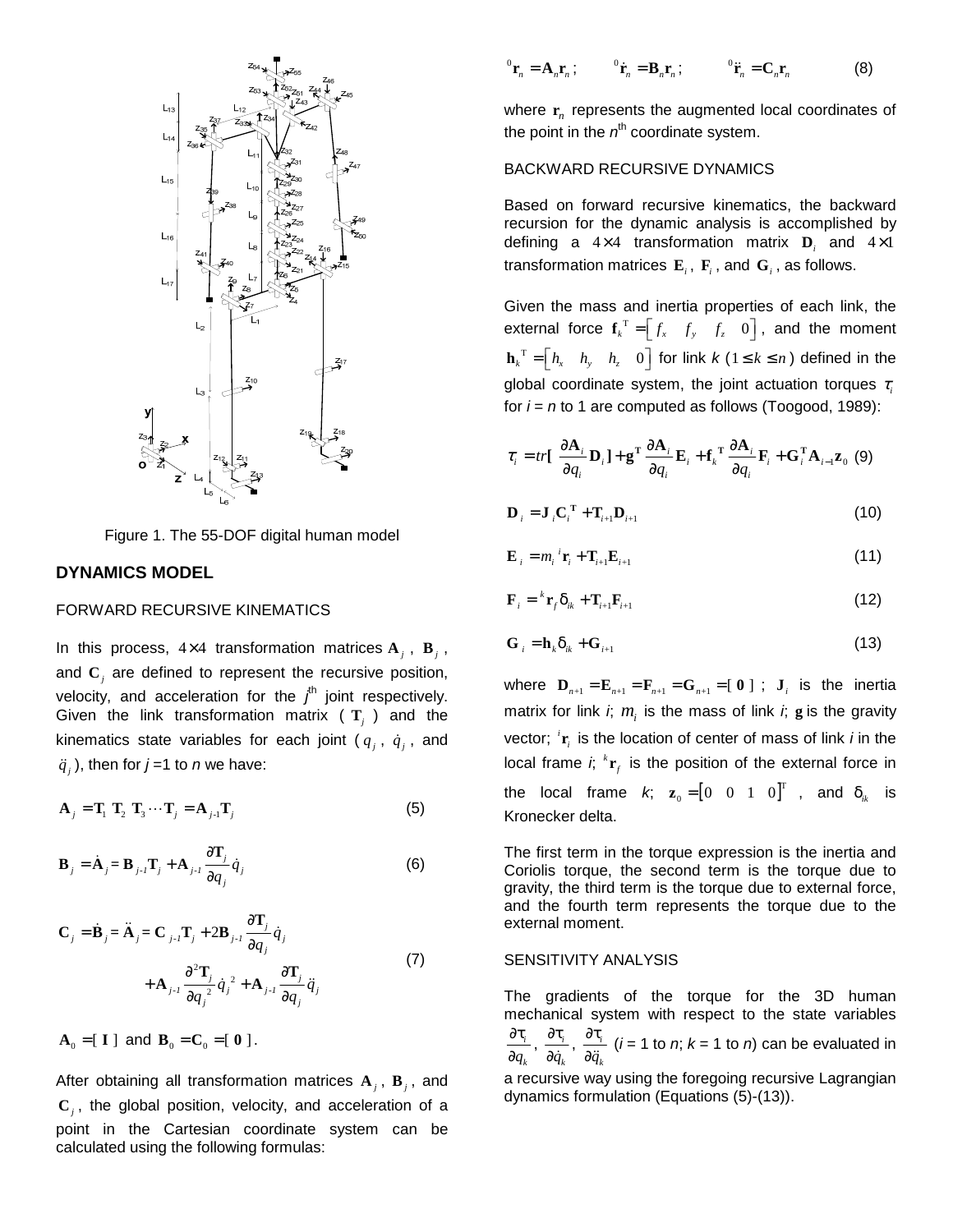$$
\frac{\partial \tau_i}{\partial q_i} = \begin{cases} tr \left( \frac{\partial^2 \mathbf{A}_i}{\partial q_i \partial q_k} \mathbf{D}_i + \frac{\partial \mathbf{A}_i}{\partial q_i} \frac{\partial \mathbf{D}_i}{\partial q_k} \right) + \mathbf{g}^T \frac{\partial^2 \mathbf{A}_i}{\partial q_i \partial q_k} \mathbf{E}_i \\ + \mathbf{f}^T \frac{\partial^2 \mathbf{A}_i}{\partial q_i \partial q_k} \mathbf{F}_i + \mathbf{G}_i^T \frac{\partial \mathbf{A}_{i-1}}{\partial q_k} \mathbf{z}_0 \\ tr \left( \frac{\partial \mathbf{A}_i}{\partial q_i} \frac{\partial \mathbf{D}_i}{\partial q_k} \right) + \mathbf{g}^T \frac{\partial \mathbf{A}_i}{\partial q_i} \frac{\partial \mathbf{E}_i}{\partial q_k} \\ + \mathbf{f}^T \frac{\partial \mathbf{A}_i}{\partial q_i} \frac{\partial \mathbf{F}_i}{\partial q_k} \end{cases}
$$
(14)

$$
\frac{\partial \tau_i}{\partial \dot{q}_k} = tr \left( \frac{\partial \mathbf{A}_i}{\partial q_i} \frac{\partial \mathbf{D}_i}{\partial \dot{q}_k} \right)
$$
(15)

$$
\frac{\partial \tau_i}{\partial \ddot{q}_k} = tr \left( \frac{\partial \mathbf{A}_i}{\partial q_i} \frac{\partial \mathbf{D}_i}{\partial \ddot{q}_k} \right)
$$
(16)

# **GAIT MODEL**

#### SYMMETRIC NORMAL GAIT

In the current work, normal walking is assumed to be symmetric and cyclic. As defined in the literature, a complete gait cycle includes two continuous steps (one stride). The step is further divided into two phases, the single support phase and the double support phase.

Considering the foot flexion, the two support phases can be detailed into four basic supporting modes: right foot single support (RSS), left foot single support (LSS), right foot leading double support (RDS) and left foot leading double support (LDS), as shown in Figure 2. In this work, the gait cycle starts from the left heel strike (LDS) and goes through the right swing (LSS), the right heel strike (RDS), and the right swing (RSS) before coming back to left heel strike (LDS) again. By applying the symmetry conditions, it is possible to consider only one step in a normal steady gait cycle instead of considering two steps. As a result, the computational costs are significantly minimized, as depicted in Figure 3.



Figure 2. Four basic supporting modes (top view)





#### symmetry

#### GROUND REACTION FORCES

In the single support phase, one foot supports the whole body and the ZMP stays in the foot area so that ground reaction forces (GRF) can be applied at the ZMP directly. However, in the double support phase, the ZMP is located between the two supporting feet, and therefore, the resultant GRF needs to be distributed into the two feet appropriately. This distribution process can be treated as a sub-optimization problem (Dasgupta and Nakamura, 1999). In order to simplify this process, a linear relationship is used to distribute GRF in the double support phase as shown in Figure 4 (a).



Figure 4. Applying ground reaction forces on ZMP

#### (a) double support phase, (b) single support phase

In Figure 4, points A and B (triangles) are center points of the middle joints of the feet.  $d_1$  and  $d_2$  are the distances from the ZMP (circles) to points A and B, respectively. Note that there are only normal moment  $M_{_y}$  and resultant force **R**  $(R_{_x},R_{_y},R_{_z})$  at ZMP, as  $M_{_z}$ and *M<sup>x</sup>* vanish due to the assumption of no-slip condition. The GRF is linearly decomposed to the central points as follows:

$$
M_{y1} = \frac{d_2}{d_1 + d_2} M_y; \quad \mathbf{R}_1 = \frac{d_2}{d_1 + d_2} \mathbf{R}
$$
  

$$
M_{y2} = \frac{d_1}{d_1 + d_2} M_y; \quad \mathbf{R}_2 = \frac{d_1}{d_1 + d_2} \mathbf{R}
$$
 (17)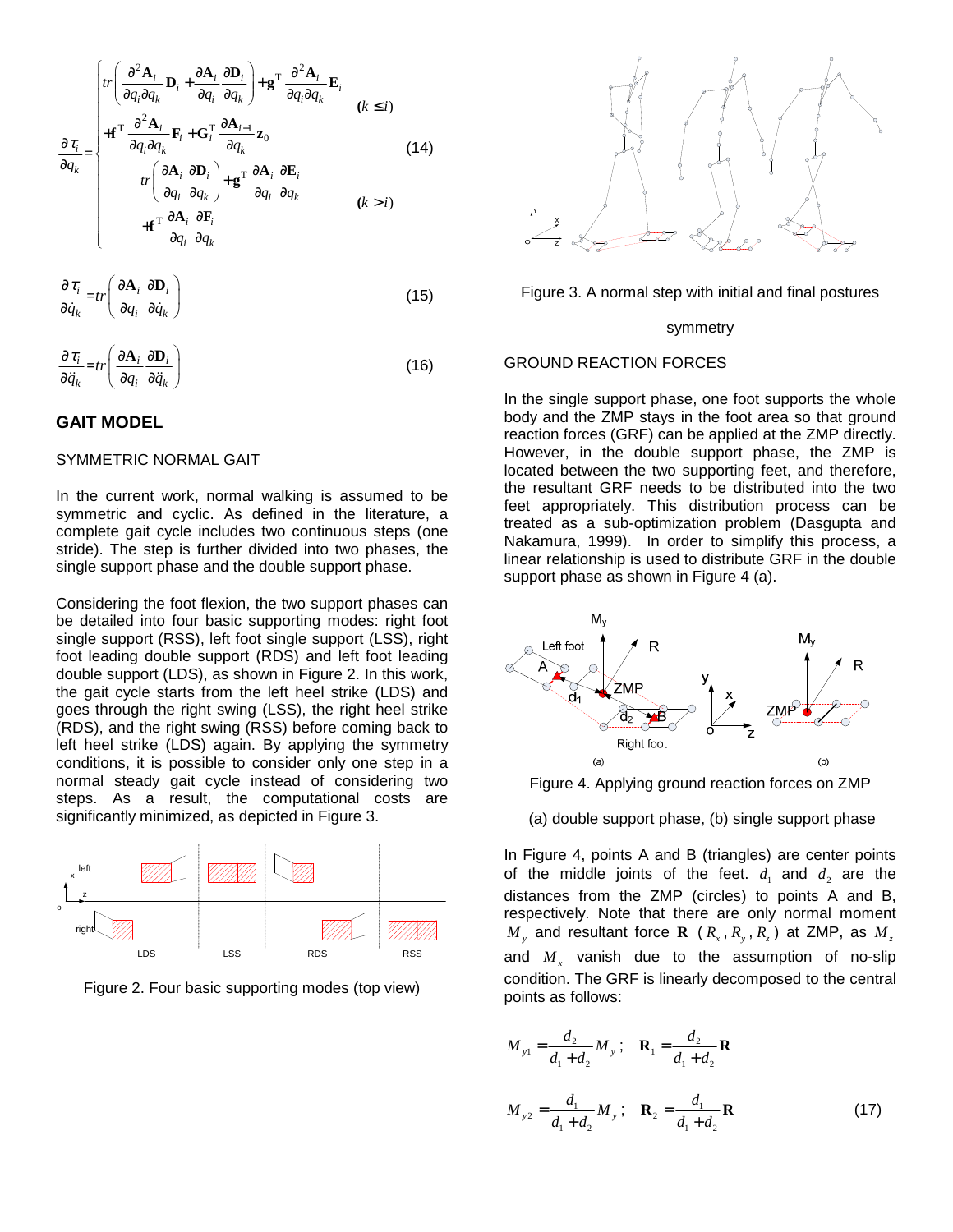In this work, a two-step algorithm is used to calculate GRF as depicted in the following flowchart.



#### Figure 5. Flowchart of two-step algorithm to calculate GRF (a) without GRF, and (b) with GRF

First, given current state variables, the recursive Lagrangian dynamics of the whole body is used to calculate torques without GRF. The resulting global forces in the virtual branch are not zero because of excluding GRF; however, the moments about the x and z at ZMP are zero due to the ZMP calculation.

Second, GRF are assumed to be acting at the ZMP. Considering the equilibrium of the global forces and moments in the virtual branch with the ground reaction forces and moments, three forces and moment about the y axis at the ZMP are calculated. The GRF are then treated as external forces and moments for the entire model and the updated joint torques are recovered from the equations of motion.

# **OPTIMIZATION FORMULATION**

## DESIGN VARIABLES

In the current formulation, the design variables are the joint profiles  $q_i(t)$  for a symmetric and cyclic gait motion. Besides the joint profiles, the initial posture is also optimized rather than specified from the experiment. Also, the final posture should satisfy the symmetry condition with the initial posture so that continuous joint profiles are generated. Meanwhile, the torque profiles are calculated from joint profiles using the recursive Lagrangian dynamics equations.

# OBJECTIVE FUNCTION

The energy-related performance measure, the integral of the squares of all joint torques, is used as the objective function for the walking motion prediction that is defined as:

Minimize 
$$
f(\mathbf{q}) = \int_{t=0}^{T} \sum_{i=1}^{ndof} \tau_i^2(\mathbf{q}) dt
$$
 (18)

where ndof is the number of degrees of freedom.

## **CONSTRAINTS**

Several constraints are proposed and implemented in this work to satisfy laws of physics and boundary conditions through out the normal walking process. These constraints include Joint angle limits, ground penetration, foot contacting positions, ZMP stability, Pelvic velocity, soft impact, Knee flexion at mid-swing, symmetry conditions, and the arm-leg coupling.

## Joint Angle Limits

The joint angle limits accounting for the physical range of motion are obtained from experiments:

$$
\mathbf{q}^L \leq \mathbf{q}(t) \leq \mathbf{q}^U, \qquad 0 \leq t \leq T \tag{19}
$$

where  $q^L$  is the lower limit on the joint angles and  $q^U$  is the upper limit on the joint angles.

## Ground Penetration

Bipedal walking is characterized with unilateral contact in the whole process. While the foot is in contact with the ground, the height of the contacting points is zero. The other points should be above the ground and the height greater than zero (Figure 6), as follows:

$$
y_i(t) = 0, \t 0 \le t \le T, \t i \in contact
$$
  
\n
$$
y_i(t) > 0, \t 0 \le t \le T, \t i \notin contact
$$
\n(20)



Figure 6. Foot ground penetration (circle: on the ground; triangle: above the ground)

#### Contacting Position

Since the step length  $L$  is given, the foot contacting position is known and specified at each time.

$$
\mathbf{x}_{i}(t) = \tilde{\mathbf{x}}_{i}, \qquad i \in contact \tag{21}
$$

where  $\tilde{\mathbf{x}}_i$  is the specified contacting position.

#### ZMP Stability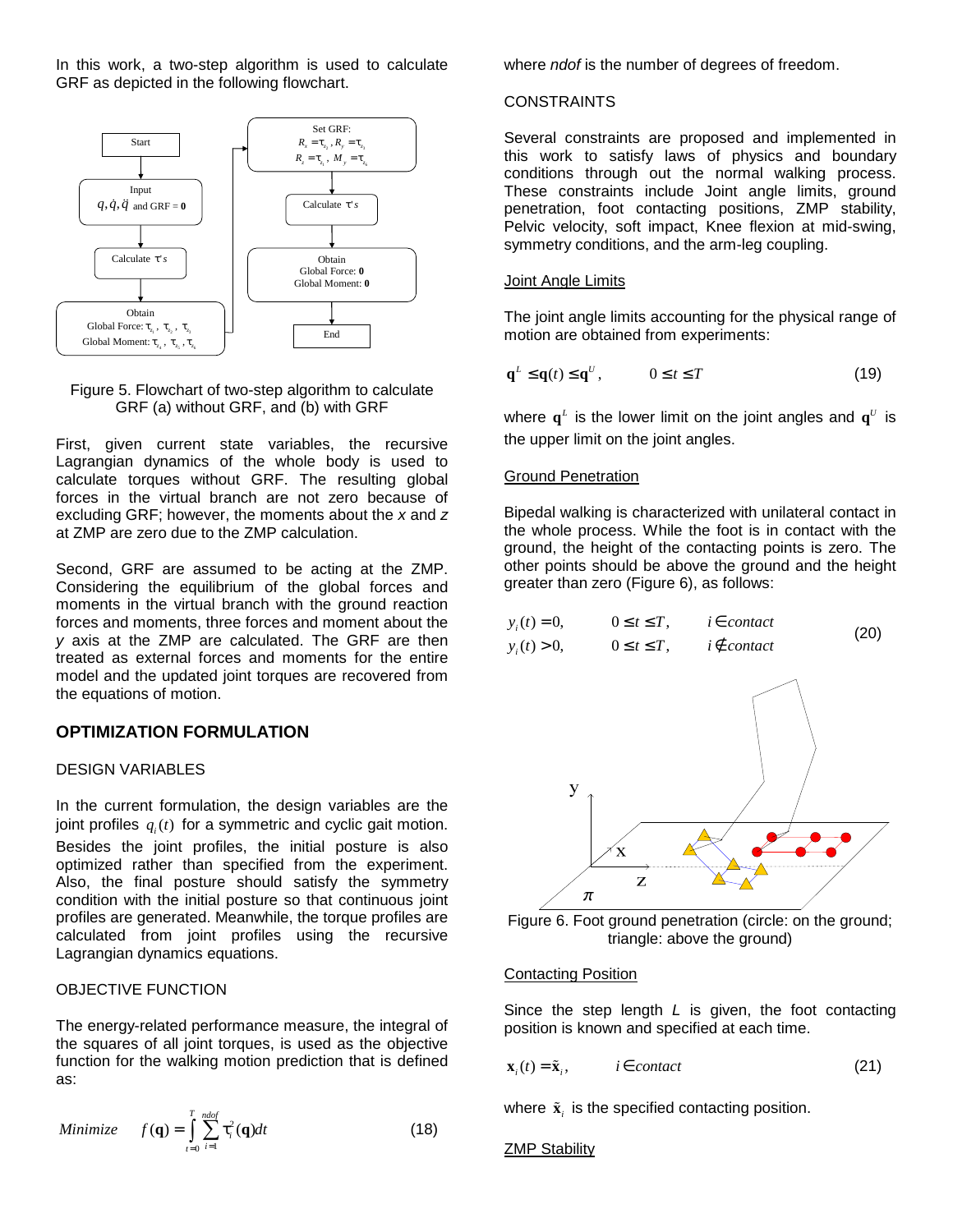The stability is achieved by constraining the ZMP to be in the foot supporting region (FSR) (Vukobratović and Borovac, 2004).

$$
z_{ZMP}(t) \in FSR, \qquad x_{ZMP}(t) \in FSR \qquad 0 \le t \le T \qquad (22)
$$

#### **Pelvic Velocity**

The pelvic translational velocity along the walking direction in normal walking is stable and almost a constant (V) quantity; this is treated as a constraint.

$$
\dot{z}_{\text{pelvis}}(t) = V \qquad \qquad 0 \le t \le T \tag{23}
$$

#### Soft Impact

The landing impact issue is taken into account by imposing velocity of contacting points to be zero. This is the so-called soft impact, which makes the gait motion gentle and smooth.

$$
\dot{x}_i(t) = 0, \quad \dot{y}_i(t) = 0, \quad \dot{z}_i(t) = 0,
$$
\n  
\n $0 \le t \le T, \quad i \in contact$ \n(24)

#### Knee Flexion at Mid-swing

Knee flexion at mid-swing is one of the six determinants of normal gait (Ayyappa, 1997). Biomechanical experiments show that the maximum knee flexion of normal gait is around 60 degrees regardless of age and gender. In addition, this also ensures enough space between the foot and the ground to avoid collision. This constraint is imposed as

$$
q_{\text{knee}}(t) = 60 + \varepsilon, \qquad t = t_{\text{midswing}} \tag{25}
$$

where  $\varepsilon$  is a small range of motion.

#### Symmetry Condition

The gait simulation starts from the left heel strike and ends with the right heel strike. The initial and final postures should satisfy the symmetry conditions. These conditions are expressed as

$$
q_{i_{\text{left}}} (0) = q_{i_{\text{right}}} (T)
$$
  
\n
$$
q_{j_{\text{right}}} (0) = q_{j_{\text{right}}} (T),
$$
  
\n
$$
q_{j_{\text{right}}} (0) = -q_{j_{\text{right}}} (T),
$$
  
\n
$$
q_{j_{\text{right}}} (0) = -q_{j_{\text{right}}} (T),
$$
\n(26)

where  $x$ ,  $y$ ,  $z$  are the global axes, and the subscript  $i$ represents the DOF of the leg, arm and shoulder joints and j represents other DOF.

#### Arm-Leg Coupling

The arm-leg coupling motion guarantees that the swing of the arm and leg on the same side are in the opposite directions.

$$
q_{right\_arm}(t)q_{right\_leg}(t) \le 0,
$$
  
\n
$$
q_{left\_arm}(t)q_{left\_leg}(t) \le 0, \qquad 0 \le t \le T
$$
\n(27)

## **NUMERICAL DISCRETIZATION**

For the optimization problem, the entire time domain is discretized by B-spline curves, which are defined by a set of control points **P** and time grid points (knots) **t**. A Bspline is a numerical interpolation method that has many important properties, such as continuity, differentiability, and local control. These properties, especially differentiability and local control, make B-splines competent to represent joint angle trajectories, which require smoothness and flexibility.

Let  $\mathbf{t} = \{ t_0, t_1, ..., t_m \}$  be a non-decreasing sequence of real numbers, i.e.,  $t_i \leq t_{i+1}$ ,  $i = 0,...,m-1$ . The  $t_i$  are called knots, and they are non-decreasingly spaced for a Bspline. A cubic B-spline is defined as

$$
q(t) = \sum_{j=0}^{nct} N_{j,4}(t) P_j; \qquad 0 \le t \le T
$$
 (28)

where the  ${P<sub>i</sub>}$ ,  $j = 0,..,nct$  are the  $(nct + 1)$  control points, and the  $\{N_{j,4}(t)\}\$  are the cubic B-spline basis functions defined on the non-decreasing knot vector.

Since the first- and second-order derivatives of the joint angles are needed in the optimization problem, the derivatives of a cubic B-spine curve can be easily obtained because only the basis functions are functions of time. Therefore, the original continuous variable optimization problem is transformed into a parameterized optimization problem by using Equations (28) and the following two equations:

$$
\dot{q}(t) = \sum_{j=0}^{nct} \dot{N}_{j,4}(t) P_j; \qquad 0 \le t \le T
$$
 (29)

$$
\ddot{q}(t) = \sum_{j=0}^{nct} \ddot{N}_{j,4}(t) P_j; \qquad 0 \le t \le T
$$
 (30)

 $q$ ,  $\dot{q}$ , and  $\ddot{q}$  are functions of **t** and **P**; therefore, torque  $\tau = \tau(t, P)$  is an explicit function of the knot vector and control points from the equation of motion. Thus, the derivatives of a torque  $\tau$  with respect to the control points is computed using the chain rule as

$$
\frac{\partial \tau}{\partial P_i} = \frac{\partial \tau}{\partial q} \frac{\partial q}{\partial P_i} + \frac{\partial \tau}{\partial \dot{q}} \frac{\partial \dot{q}}{\partial P_i} + \frac{\partial \tau}{\partial \ddot{q}} \frac{\partial \dddot{q}}{\partial P_i}
$$
(31)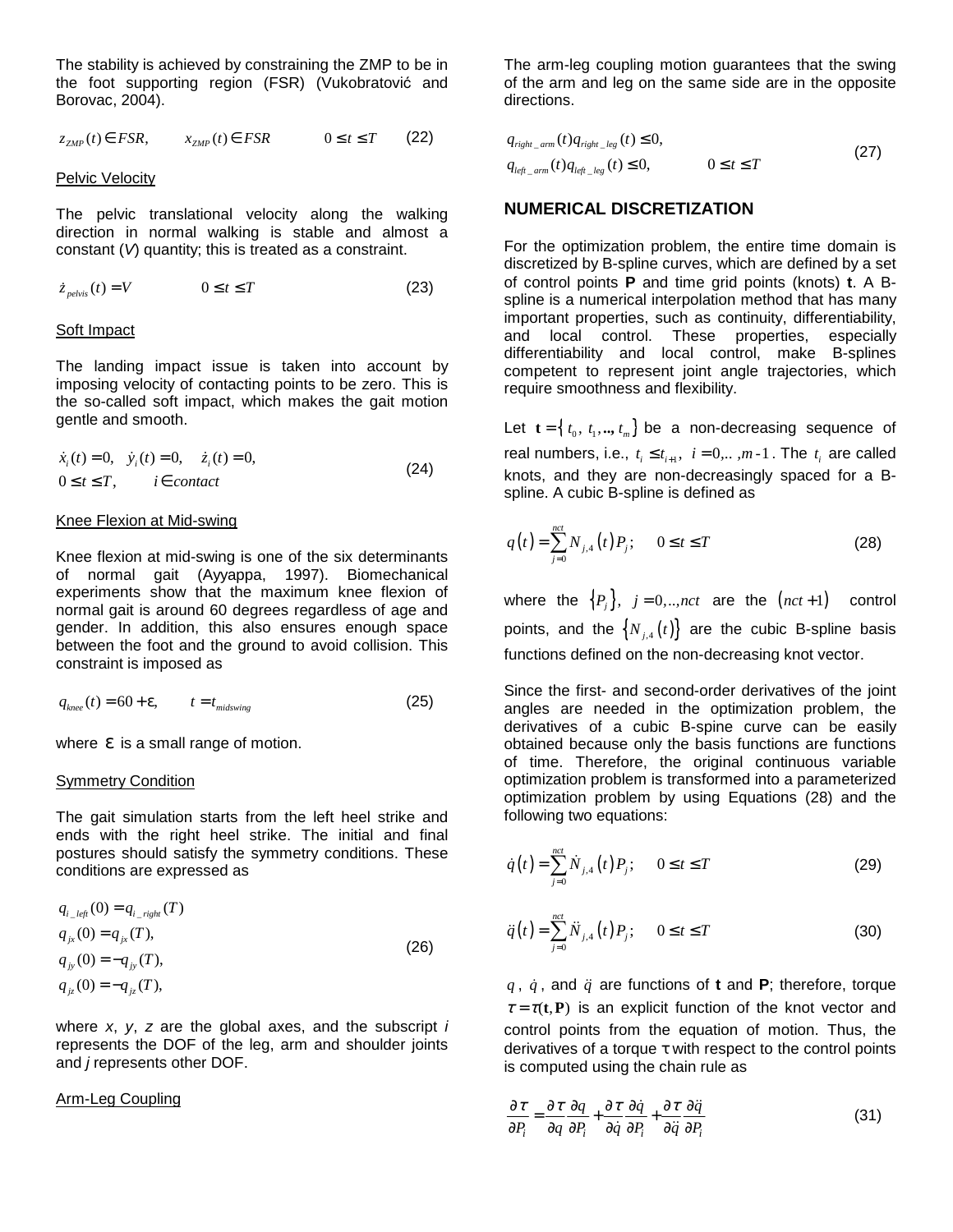Finally, five control points are used for each DOF and thus we have  $5\times55 = 275$  design variables and 629 nonlinear constraints.

# **NUMERICAL RESULTS**

A large-scale sequential quadratic programming (SQP) approach in SNOPT (Gill et al., 2002) is used to solve the nonlinear optimization problem of normal walking. To use the algorithm, cost and constraint functions and their gradients need to be calculated. The foregoing developed recursive kinematics and dynamics formulations provide accurate gradients to improve the computational efficiency of the numerical optimization algorithm. The appropriate normal walking parameters (velocity and step length) are obtained from biomechanics literature (Inman et al., 1981). In addition to normal walking, the current work also considered situations where people walk and carry backpacks with various weights (0 lbs, 20 lbs, and 40 lbs). Each case requires about 600 cpu-seconds on a Pentium<sup> $(R)$ </sup> 4 3.46 GHz computer.

## NORMAL GAIT MOTION

To solve a normal gait motion, the user inputs a pair of parameters, for example, normal walking velocity  $V = 1.2$ m/s and step length  $L = 0.7$  m. Figure 7 shows the resulting stick diagram of a 3D human walking on flat ground. As expected, correct bending of knee occurs to avoid collision, and the arms swing to balance the leg swing and GRF. The continuity condition is satisfied to generate a smooth walking motion while the initial posture is also optimized. It is important to note that the spine remains upright automatically to reduce energy expenditure in the walking motion. In addition, the ZMP trajectory is smooth and stays in the support region



Figure 7. Stick diagram of optimized cyclic walking motion (square dot is ZMP)

Figure 8 depicts the torque profiles of the right hip, right knee, and right ankle. It is evident that the ankle torque is quite small in the swing phase and that the peak value occurs at the heel strike.





## NORMAL WALKING WITH BACKPACK

In this process, a shoulder backpack is considered in the walking motion prediction with the walking velocity  $V =$ 1.0 m/s and step length  $L = 0.5$  m. Three cases are tried with varying backpack weights: 0 lbs, 20 lbs, and 40 lbs. 3D diagrams of the walking motion are compared in Figure 9, and reasonable spine bending is observed. The GRF are depicted as in Figure 10, and a heavier backpack results in larger GRF. The torque profile of the right knee is illustrated in Figure 11.



Figure 9. Normal walking with backpack: (a) 0 lbs; (b) 20 lbs; (c) 40 lbs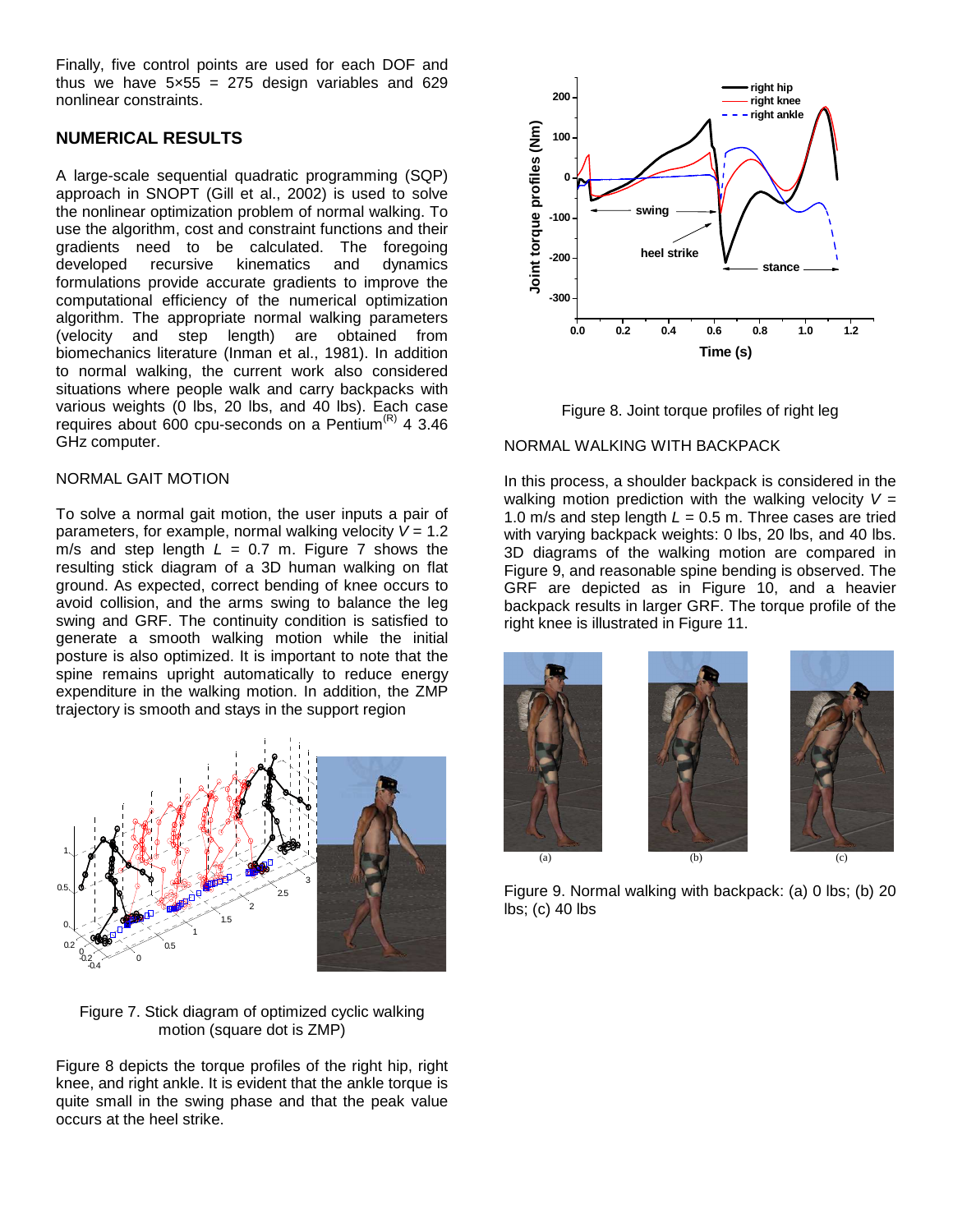

Figure 10. Vertical GRF of walking with backpack



Figure 11. Torque profile of right knee with backpack

## **VALIDATION**

In this work, two predicted walking determinants, the knee and ankle joint angle profiles, were chosen for comparison purposes with data obtained from four normal subjects as shown in Figure 12. These walking parameters are a subset of the six well-known walking determinants defined by Saunders et al. (1953).

The data predicted by the dynamic model for the knee and ankle joints were also added to Figure 12. The graphs clearly show that the predicted trend is in the range of normal in terms of joint angle amplitude and time history.



(a)



Figure 12. Verification of joint angle profiles of (a) knee

and (b) ankle with experiments

## **CONCLUSION**

In this paper, the motion prediction of the normal gait of a 55-DOF digital human model was presented. Based on the experimental data and biomechanical requirements, the results have demonstrated the ability of the proposed methodology to predict realistic human motions with the complex spatial skeleton model. The normal gait was treated as a cyclic and symmetric motion with repeatable initial and final postures. The motion planning was formulated as a large-scale nonlinear programming problem. Joint profiles were discretized using cubic Bsplines, and the corresponding control points were treated as unknowns. The energy-related objective function, which represents the integral of squares of all joint torques, was minimized. The arm motion was incorporated by considering the role of the yawing moment and the arm-leg coupling motion constraints in the formulation. The walking determinants were obtained to verify the gait motion. The effect of backpack on gait motion was studied, and plausible posture responses were achieved. The kinetic data such as joint torque and ground reaction forces were also analyzed. The limitation of current gait formulation is that only energy-saved